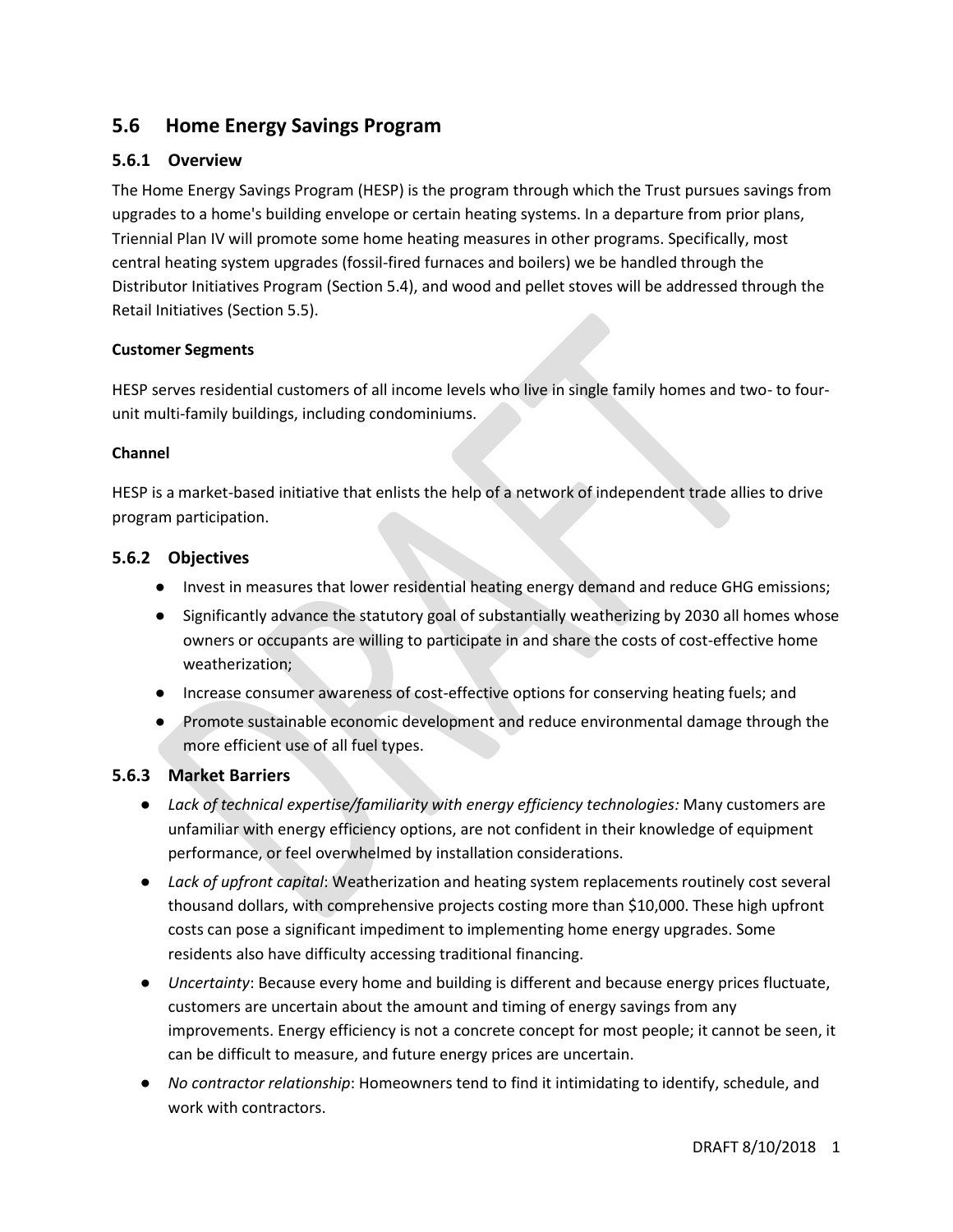● *Split incentive in rental situations*: In many rental situations where tenants pay for their own utilities, they have an incentive to save energy, but may not be able to invest in efficient equipment or weatherization. Landlords, who are able to invest in energy efficiency, will not directly benefit from energy saved where the tenants pay the heating bill.

# **5.6.4 Opportunity Analysis**

### **Methodology**

Over the course of Triennial Plan III, the Trust found that program participation in HESP relied more on the capacity of the contractor network than on the size of the opportunity for cost-effective conservation measures. Because of this, the Trust's methodology in Triennial Plan IV used a bottom-up approach. This approach looked at contractor capacity and prior program participation rates. It also took into account the different funding sources available to fund measures offered through HESP. Some funding, such as the Electric Efficiency Procurement and the Natural Gas Efficiency Procurement, are modeled and administratively set at a level to capture the Maximum Achievable Cost-Effective (MACE) energy efficiency. By contrast, revenues from the Regional Greenhouse Gas Initiative (RGGI) fluctuate based on the supply and demand for carbon allowances. Because most of the envelope and biomass measures in HESP are funded through RGGI revenues, the budget for the opportunity must be adjusted to reflect the available funds forecasted from RGGI. Thus, contractor capacity and past program participation rates are considered in the context of forecasts of RGGI revenues to calculate the size of cost-effective opportunity for HESP in Triennial Plan IV.

The Trust's assessment of the residential opportunity for ductless heat pumps relies on Appendix G, Efficiency Maine's Assessment of the Market for High-Efficiency Supplemental Heating. This report:

- Synthesizes the collective experience of program managers and delivery sub-contractors, recent and ongoing evaluations, and experiences from other program managers around New England;
- Captures the complex and evolving market for cold-climate heat pumps in Maine and describes how the Trust's programs can ensure that the most efficient and effective equipment is installed and used to the maximum benefit; and
- Estimates future program activity by analyzing contractor availability, customer interest, payback requirements, and past program activity.

#### **Findings**

For building envelope improvements measures, the Trust forecasted program activity based on the size of the contractor network and historical project totals. To develop budgets for weatherization measures, the Trust looked at the fuel mix of past program participants to assign percentages of the opportunity that would be funded with sources for unregulated fuels, natural gas procurement, and electric procurement respectively. In addition, the Trust recognizes that weatherization building envelope improvements measures can save electricity by reducing a building's heating load and the associated operating hours of heating systems and ancillary equipment.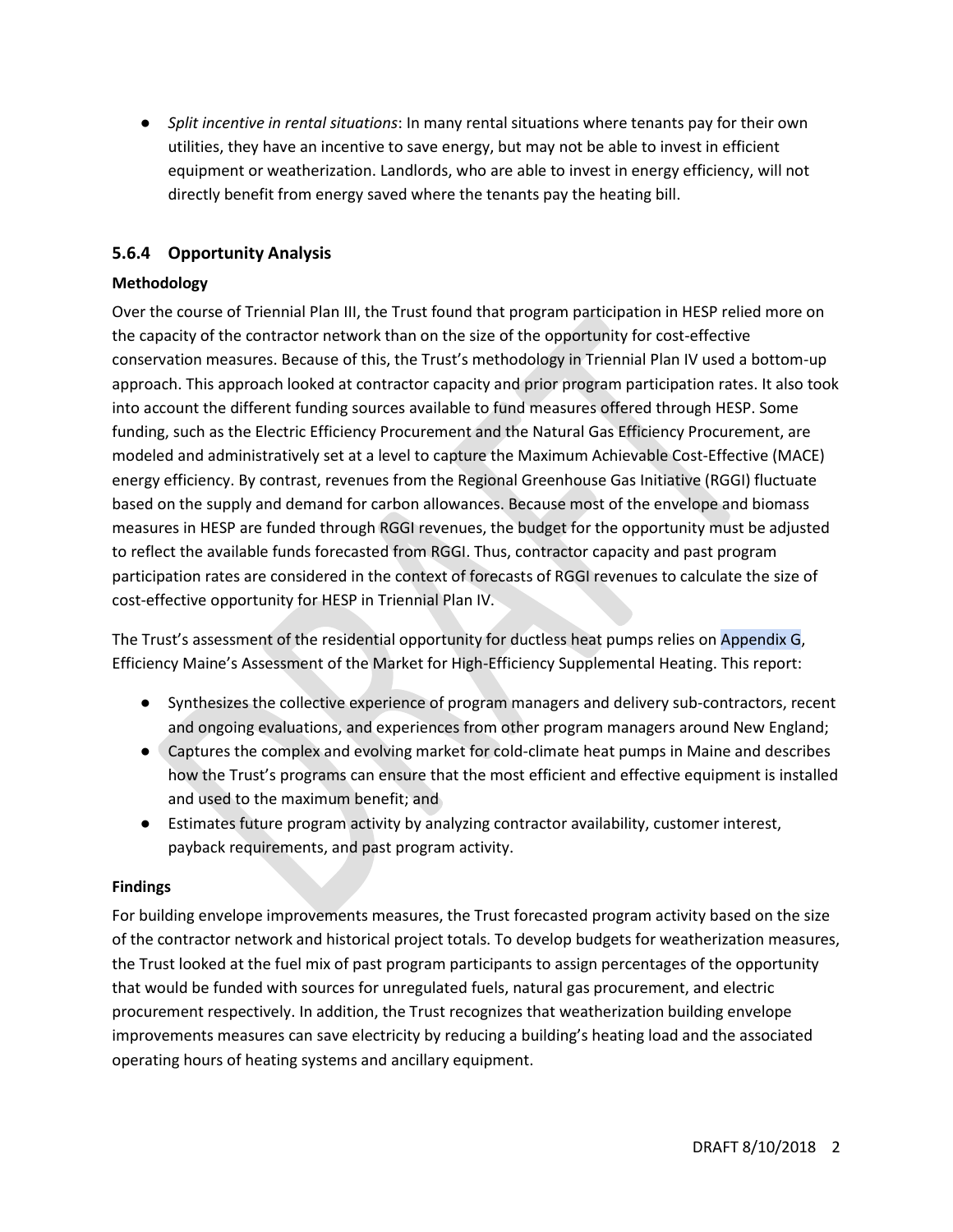For ductless heat pumps, the opportunity analysis found that the Trust's programs will continue to significantly influence the the efficiency level of heat pumps installed in the State.

# **5.6.5 Program Design**

The Trust will continue operating HESP using a market-based approach to promote home energy upgrades. Elements of this approach include rebates, financing, information, and a network of Registered Vendors. A market-based approach, leveraging HESP program incentives to achieve significant private investment in home energy improvements, is essential for advancing participation and savings goals.

# **Addressing Marketing Barriers**

- *Lack of technical expertise/familiarity with energy efficiency technologies*: The program will continue to offer a variety of educational resources through printed materials and online. This information will cover the benefits of, considerations for, and proper use of energy efficiency projects, and will provide tools such as guides and calculators that help customers make informed decisions.
- *Lack of upfront capital*: The program will offer mail-in rebates and loans to overcome the initial cost barrier. In addition, loans will allow customers to spread the cost of energy improvements over time.
- *Uncertainty*: The program will offer a variety of materials and online calculators to help customers estimate the impact of efficiency projects on their homes.
- *No contractor relationship*: To help homeowners identify qualified contracts, the program will continue to offer a network of licensed and insured professional contractors who are qualified to complete projects eligible for Efficiency Maine rebates. To help protect customers, contractors in the network must sign a code of conduct.
- *Split incentive in rental situations*: The program conducts outreach to landlords who have properties eligible for the program (buildings with four or fewer units).

### **Measures Promoted**

The measures promoted through HESP fall into two general categories:

- *Building envelope improvements* refers to the improvement of a home's thermal envelope, which may include activities such as insulating or air sealing, along with energy assessments to verify improvement in the home's thermal envelope. In addition, weatherization may cover the insulation and sealing of a home's heating distribution system (ducts or pipes).
- *Heating systems*, where the customer is the decision maker and works with the contractor to select an appropriate model. These systems include ductless heat pumps, geothermal systems, and biomass boiler and furnaces. In addition, the program will consider controls that balance multiple heating systems to maximize the use of the most efficient units.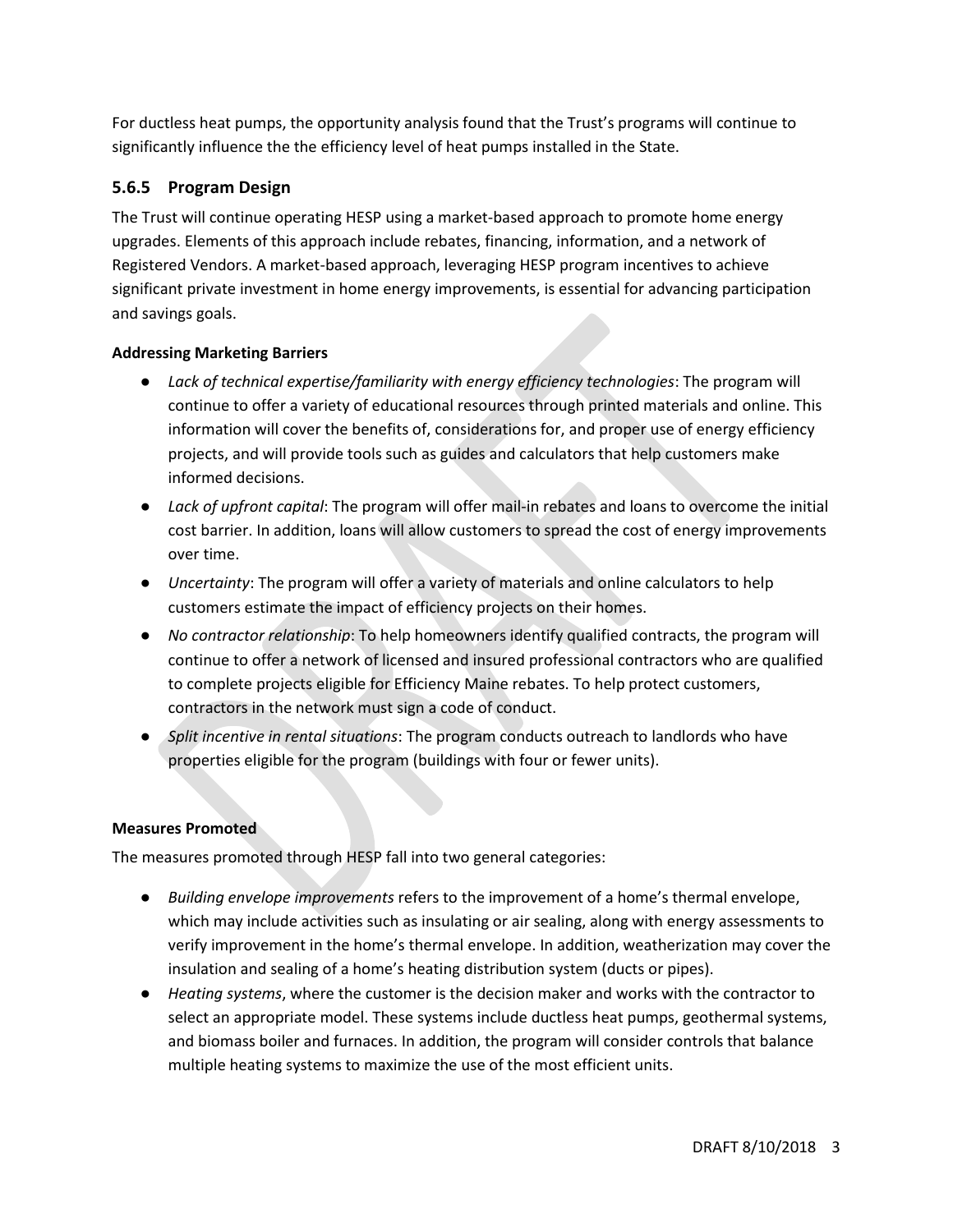#### **Incentives and Financial Considerations**

Incentives offered through HESP will include both (1) rebates to entice and lower costs associated with the uptake of envelope upgrades and equipment; and (2) financing options to help homeowners reduce upfront costs and spread out the cost of energy improvements over time.

During Triennial Plans II and III, the program offered incentives for a wide range of heating and envelope measures. The Trust moderated its promotion of the program to maintain contractor activity levels and participation without overextending the budget or experiencing gaps in availability of rebates. The Trust will continue this strategy through the Triennial Plan IV period to support participation while seeking to avoid disruption to the contractor community, which occurs when significant changes are made to measure eligibility or program incentives. In situations where additional funding is made available to HESP, the Trust will make incremental changes to marketing and incentives to advance long-term objectives and energy savings goals.

#### **Marketing and Outreach**

To complement marketing performed by the contractor community, HESP will continue to use digital marketing as the primary approach for cost-effective outreach for the program. Digital marketing typically includes web ads, search engine optimization, video ad spots, and use of social media platforms for high-volume viewing or to engage potential participants directly. Marketing efforts are also likely to include print advertising, presentations at local events, and brochures in property tax bill mailings with participating municipalities. A less frequently used option, due to its cost and less targeted audience, is to pay for conventional radio or television ad campaigns.

The program will supplement its media outreach initiatives by engaging the Trust's network of residential Registered Vendors. This community of trade allies has grown to more than 700 residential contractors, vendors, and energy professionals who provide services to homeowners that qualify for Efficiency Maine rebates. When warranted, the Trust will sometimes offer training opportunities for vendors on topics related to program offerings. For example, the Trust has offered panels and workshops at its Annual Symposium that cover program initiatives, emerging technologies, and best practices for effective installations or sales. The Trust communicates with this network to keep contractors up to date with the latest incentive levels and rebate eligibility criteria. Efficiency Maine has built, has maintained, and will continue to offer an online locator tool to enable homeowners to easily locate energy service professionals.

Finally, the Trust will continue to curate a variety of informational materials on energy efficiency technology, options, and incentives. These will take the form of printed brochures, web pages, videos, and online calculators. These resources will give consumers the information they need to move forward with their energy efficiency projects.

#### **Quality Assurance/Quality Control**

The program has an established QA/QC process that includes in-home inspections conducted by highly experienced and certified building analysts. Program staff inspect a percentage off all program participants. Historically, that percentage has been between 10 and 15%. The focus of site inspections is